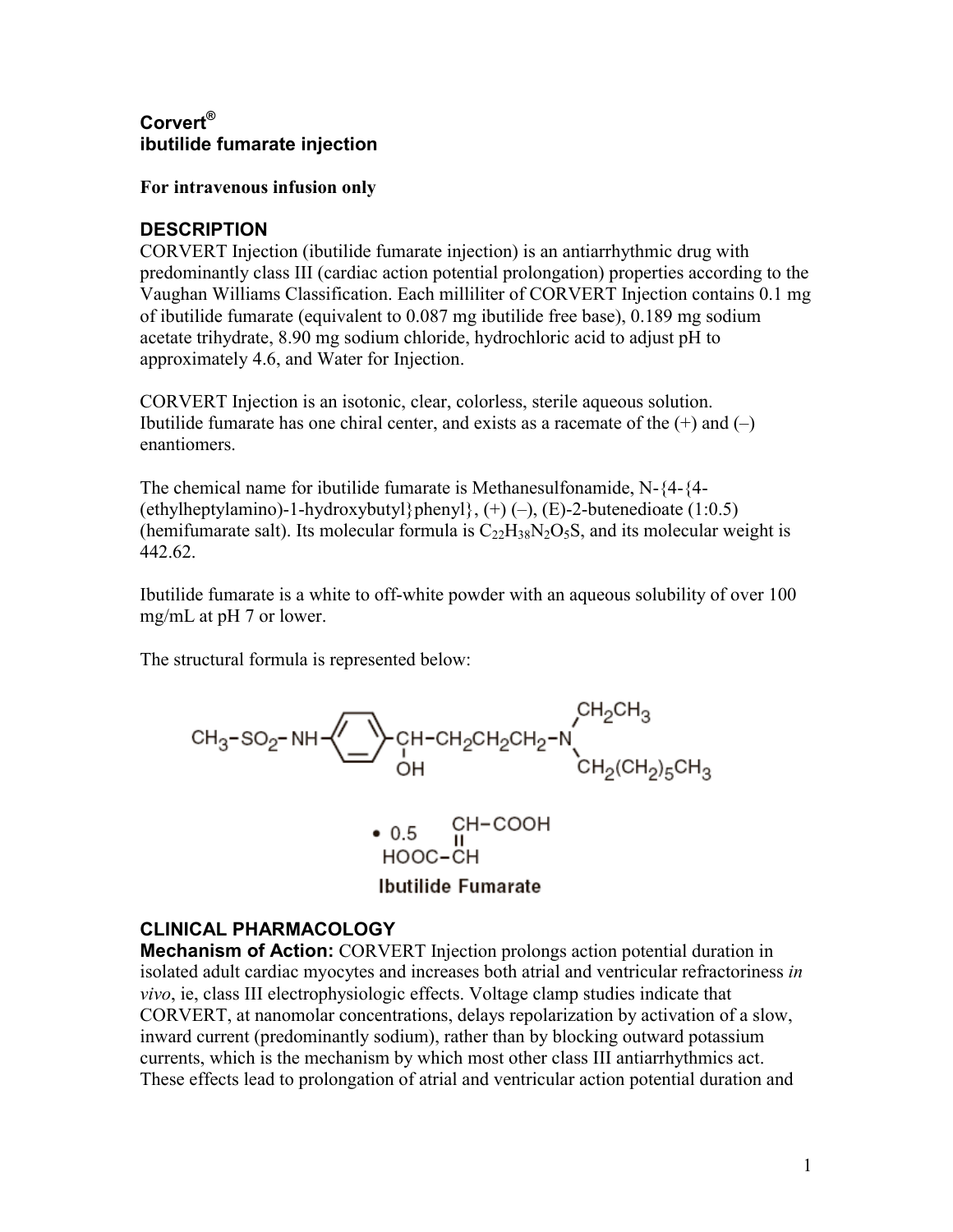refractoriness, the predominant electrophysiologic properties of CORVERT in humans that are thought to be the basis for its antiarrhythmic effect.

**Electrophysiologic Effects:** CORVERT produces mild slowing of the sinus rate and atrioventricular conduction. CORVERT produces no clinically significant effect on QRS duration at intravenous doses up to 0.03 mg/kg administered over a 10-minute period. Although there is no established relationship between plasma concentration and antiarrhythmic effect, CORVERT produces dose-related prolongation of the QT interval, which is thought to be associated with its antiarrhythmic activity. (See WARNINGS for relationship between QTc prolongation and torsades de pointes-type arrhythmias.) In a study in healthy volunteers, intravenous infusions of CORVERT resulted in prolongation of the QT interval that was directly correlated with ibutilide plasma concentration during and after 10-minute and 8-hour infusions. A steep ibutilide concentration/response (QT prolongation) relationship was shown. The maximum effect was a function of both the dose of CORVERT and the infusion rate.

**Hemodynamic Effects:** A study of hemodynamic function in patients with ejection fractions both above and below 35% showed no clinically significant effects on cardiac output, mean pulmonary arterial pressure, or pulmonary capillary wedge pressure at doses of CORVERT up to 0.03 mg/kg.

**Pharmacokinetics:** After intravenous infusion, ibutilide plasma concentrations rapidly decrease in a multiexponential fashion. The pharmacokinetics of ibutilide are highly variable among subjects. Ibutilide has a high systemic plasma clearance that approximates liver blood flow (about 29 mL/min/kg), a large steady-state volume of distribution (about 11 L/kg) in healthy volunteers, and minimal (about 40%) protein binding. Ibutilide is also cleared rapidly and highly distributed in patients being treated for atrial flutter or atrial fibrillation. The elimination half-life averages about 6 hours (range from 2 to 12 hours). The pharmacokinetics of ibutilide are linear with respect to the dose of CORVERT over the dose range of 0.01 mg/kg to 0.10 mg/kg. The enantiomers of ibutilide fumarate have pharmacokinetic properties similar to each other and to ibutilide fumarate.

The pharmacokinetics of CORVERT Injection in patients with atrial flutter or atrial fibrillation are similar regardless of the type of arrhythmia, patient age, sex, or the concomitant use of digoxin, calcium channel blockers, or beta blockers.

Metabolism and elimination: In healthy male volunteers, about 82% of a 0.01 mg/kg dose of  $\lceil^{14}C\rceil$  ibutilide fumarate was excreted in the urine (about 7% of the dose as unchanged ibutilide) and the remainder (about 19%) was recovered in the feces.

Eight metabolites of ibutilide were detected in metabolic profiling of urine. These metabolites are thought to be formed primarily by ω-oxidation followed by sequential βoxidation of the heptyl side chain of ibutilide. Of the eight metabolites, only the ωhydroxy metabolite possesses class III electrophysiologic properties similar to that of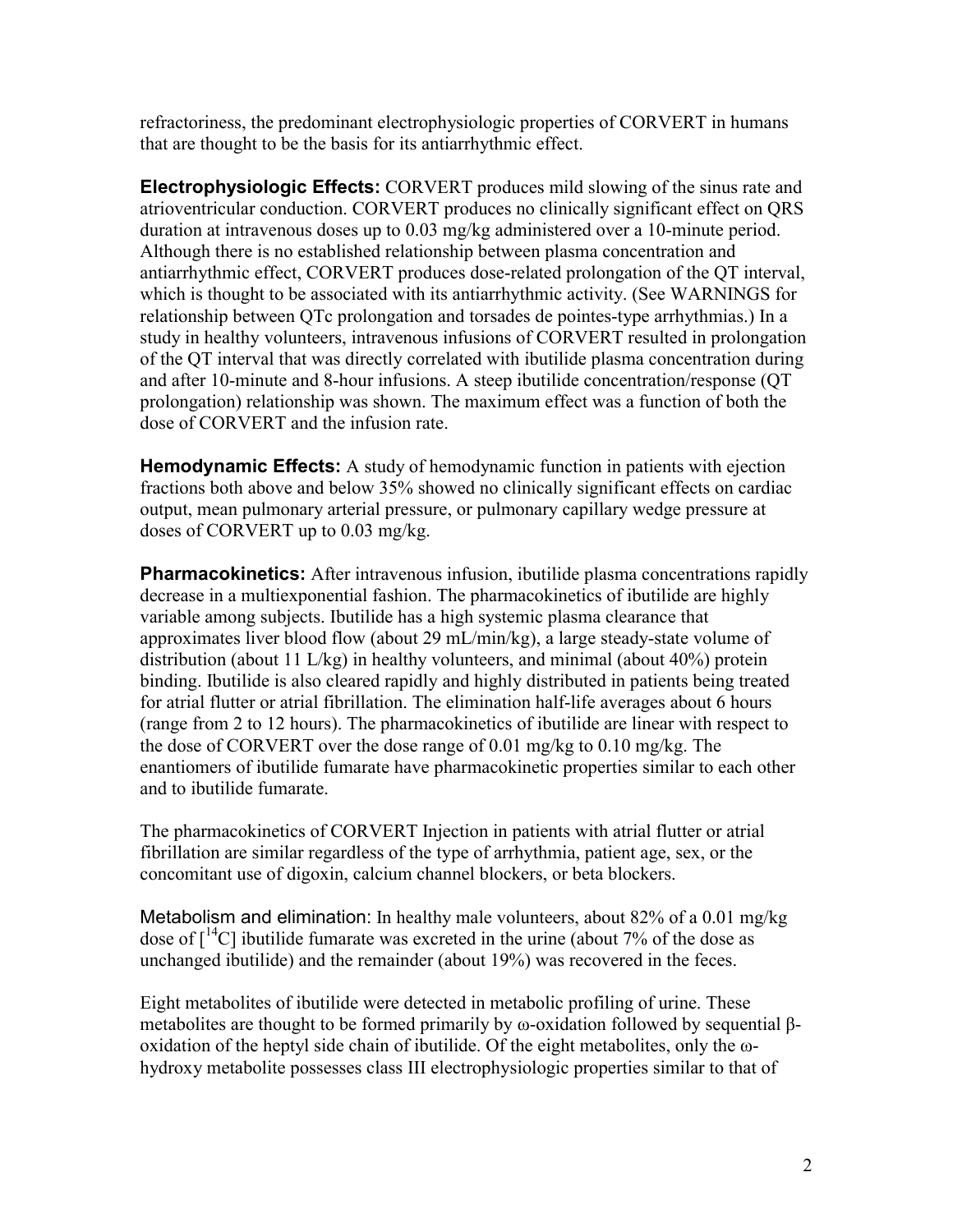ibutilide in an *in vitro* isolated rabbit myocardium model. The plasma concentrations of this active metabolite, however, are less than 10% of that of ibutilide.

**Clinical Studies:** Treatment with intravenous ibutilide fumarate for acute termination of recent onset atrial flutter/fibrillation was evaluated in 466 patients participating in two randomized, double-blind, placebo-controlled clinical trials. Patients had had their arrhythmias for 3 hours to 90 days, were anticoagulated for at least 2 weeks if atrial fibrillation was present more than 3 days, had serum potassium of at least 4.0 mEq/L and QTc below 440 msec, and were monitored by telemetry for at least 24 hours. Patients could not be on class I or other class III antiarrhythmics (these had to be discontinued at least 5 half-lives prior to infusion) but could be on calcium channel blockers, beta blockers, or digoxin. In one trial, single 10-minute infusions of 0.005 to 0.025 mg/kg were tested in parallel groups (0.3 to 1.5 mg in a 60 kg person). In the second trial, up to two infusions of ibutilide fumarate were evaluated—the first 1.0 mg, the second given 10 minutes after completion of the first infusion, either 0.5 or 1.0 mg. In a third double-blind study, 319 patients with atrial fibrillation or atrial flutter of 3 hours to 45 days duration were randomized to receive single, 10-minute intravenous infusions of either sotalol (1.5 mg/kg) or CORVERT (1 mg or 2 mg). Among patients with atrial flutter, 53% receiving 1 mg ibutilide fumarate and 70% receiving 2 mg ibutilide fumarate converted, compared to 18% of those receiving sotalol. In patients with atrial fibrillation, 22% receiving 1 mg ibutilide fumarate and 43% receiving 2 mg ibutilide fumarate converted compared to 10% of patients receiving sotalol.

Patients in registration trials were hemodynamically stable. Patients with specific cardiovascular conditions such as symptomatic heart failure, recent acute myocardial infarction, and angina were excluded. About two thirds had cardiovascular symptoms, and the majority of patients had left atrial enlargement, decreased left ventricular ejection fraction, a history of valvular disease, or previous history of atrial fibrillation or flutter. Electrical cardioversion was allowed 90 minutes after the infusion was complete. Patients could be given other antiarrhythmic drugs 4 hours postinfusion.

Results of the first two studies are shown in the tables below. Conversion of atrial flutter/fibrillation usually (70% of those who converted) occurred within 30 minutes of the start of infusion and was dose related. The latest conversion seen was at 90 minutes after the start of the infusion. Most converted patients remained in normal sinus rhythm for 24 hours. Overall responses in these patients, defined as termination of arrhythmias for any length of time during or within 1 hour following completed infusion of randomized dose, were in the range of 43% to 48% at doses above 0.0125 mg/kg (vs 2% for placebo). Twenty-four hour responses were similar. For these atrial arrhythmias, ibutilide was more effective in patients with flutter than fibrillation ( $\geq 48\%$  vs  $\leq 40\%$ ).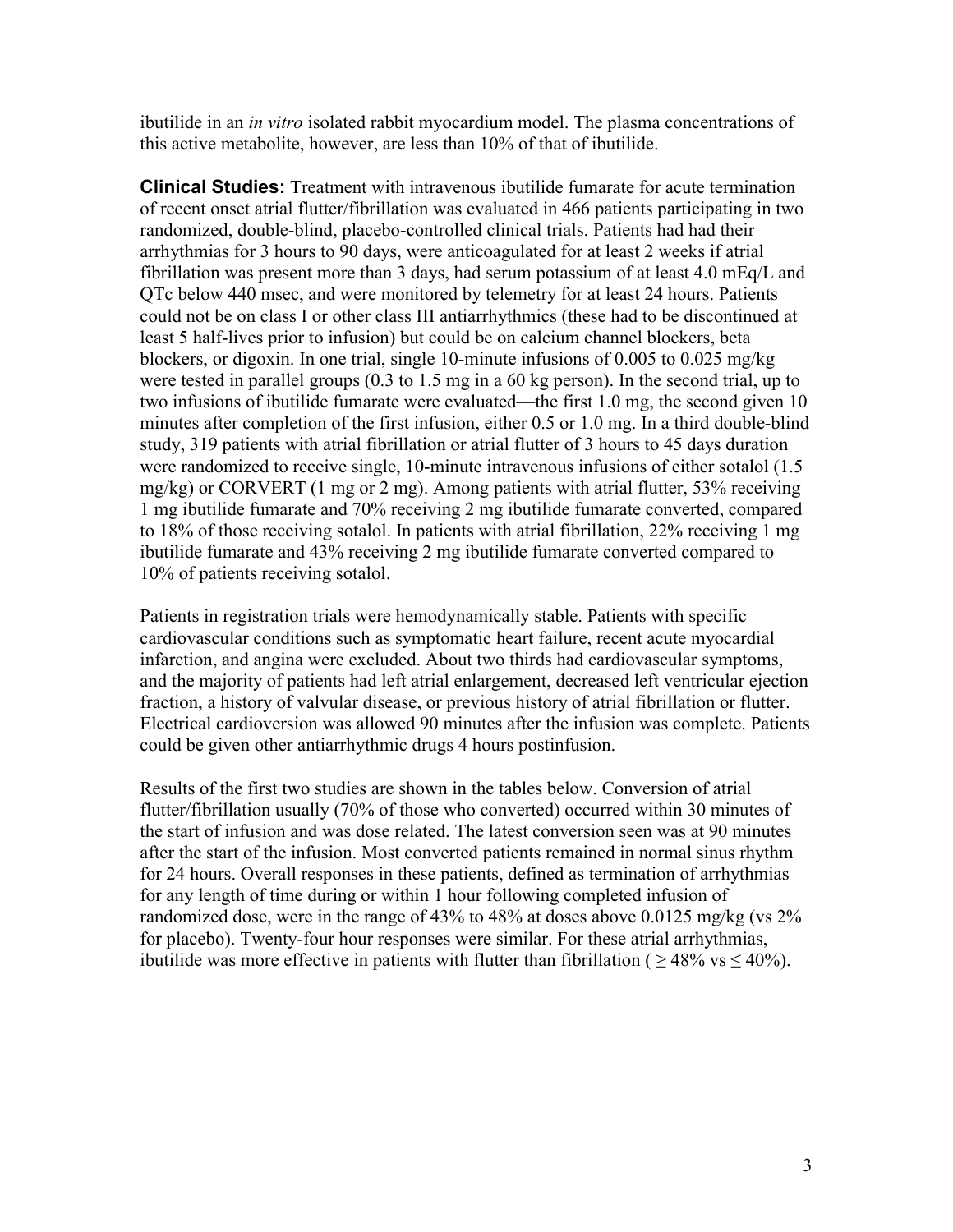| PERCENT OF PATIENTS WHO CONVERTED (First Trial) |              |         |           |       |       |       |
|-------------------------------------------------|--------------|---------|-----------|-------|-------|-------|
|                                                 |              |         | Ibutilide |       |       |       |
|                                                 |              | Placebo | 0.005     | 0.01  | 0.015 | 0.025 |
|                                                 |              |         | mg/kg     | mg/kg | mg/kg | mg/kg |
|                                                 | n            | 41      | 41        | 40    | 38    | 40    |
|                                                 | Initially*   | 2       | 12        | 33    | 45    | 48    |
| Both                                            | At 24 hours† | 2       | 12        | 28    | 42    | 43    |
| Atrial flutter                                  | Initially*   |         | 14        | 30    | 58    | 55    |
|                                                 | At 24 hours† |         | 14        | 30    | 58    | 50    |
| Atrial                                          | Initially*   |         | 10        | 35    | 32    | 40    |
| fibrillation                                    | At 24 hours† |         | 10        | 25    | 26    | 35    |

\* Percent of patients who converted within 70 minutes after the start of infusion.

† Percent of patients who remained in sinus rhythm 24 hours after dosing.

| PERCENT OF PATIENTS WHO CONVERTED (Second Trial) |              |         |                                 |                                       |  |
|--------------------------------------------------|--------------|---------|---------------------------------|---------------------------------------|--|
|                                                  |              |         | Ibutilide                       |                                       |  |
|                                                  |              | Placebo | $1.0 \text{ mg}/0.5 \text{ mg}$ | $1.0 \,\mathrm{mg}/1.0 \,\mathrm{mg}$ |  |
|                                                  | n            | 86      | 86                              | 94                                    |  |
| Both                                             | Initially*   |         | 43                              | 44                                    |  |
|                                                  | At 24 hours† |         | 34                              | 37                                    |  |
| Atrial flutter                                   | Initially*   |         | 48                              | 63                                    |  |
|                                                  | At 24 hours† |         | 45                              | 59                                    |  |
| Atrial                                           | Initially*   |         | 38                              | 25                                    |  |
| fibrillation                                     | At 24 hours† |         | 21                              |                                       |  |

**\*** Percent of patients who converted within 90 minutes after the start of infusion.

† Percent of patients who remained in sinus rhythm 24 hours after dosing.

The numbers of patients who remained in the converted rhythm at the end of 24 hours were slightly less than those patients who converted initially, but the difference between conversion rates for ibutilide compared to placebo was still statistically significant. In long-term follow-up, approximately 40% of all patients remained recurrence free, usually with chronic prophylactic treatment, 400 to 500 days after acute treatment, regardless of the method of conversion.

Patients with more recent onset of arrhythmia had a higher rate of conversion. Response rates were 42% and 50% for patients with onset of atrial fibrillation/flutter for less than 30 days in the two efficacy studies compared to 16% and 31% in those with more chronic arrhythmias.

Ibutilide was equally effective in patients below and above 65 years of age and in men and women. Female patients constituted about 20% of patients in controlled studies.

**Post-cardiac Surgery:** In a double-blind, parallel group study, 302 patients with atrial fibrillation (n=201) or atrial flutter (n=101) that occurred 1 to 7 days after coronary artery bypass graft or valvular surgery and lasted 1 hour to 3 days were randomized to receive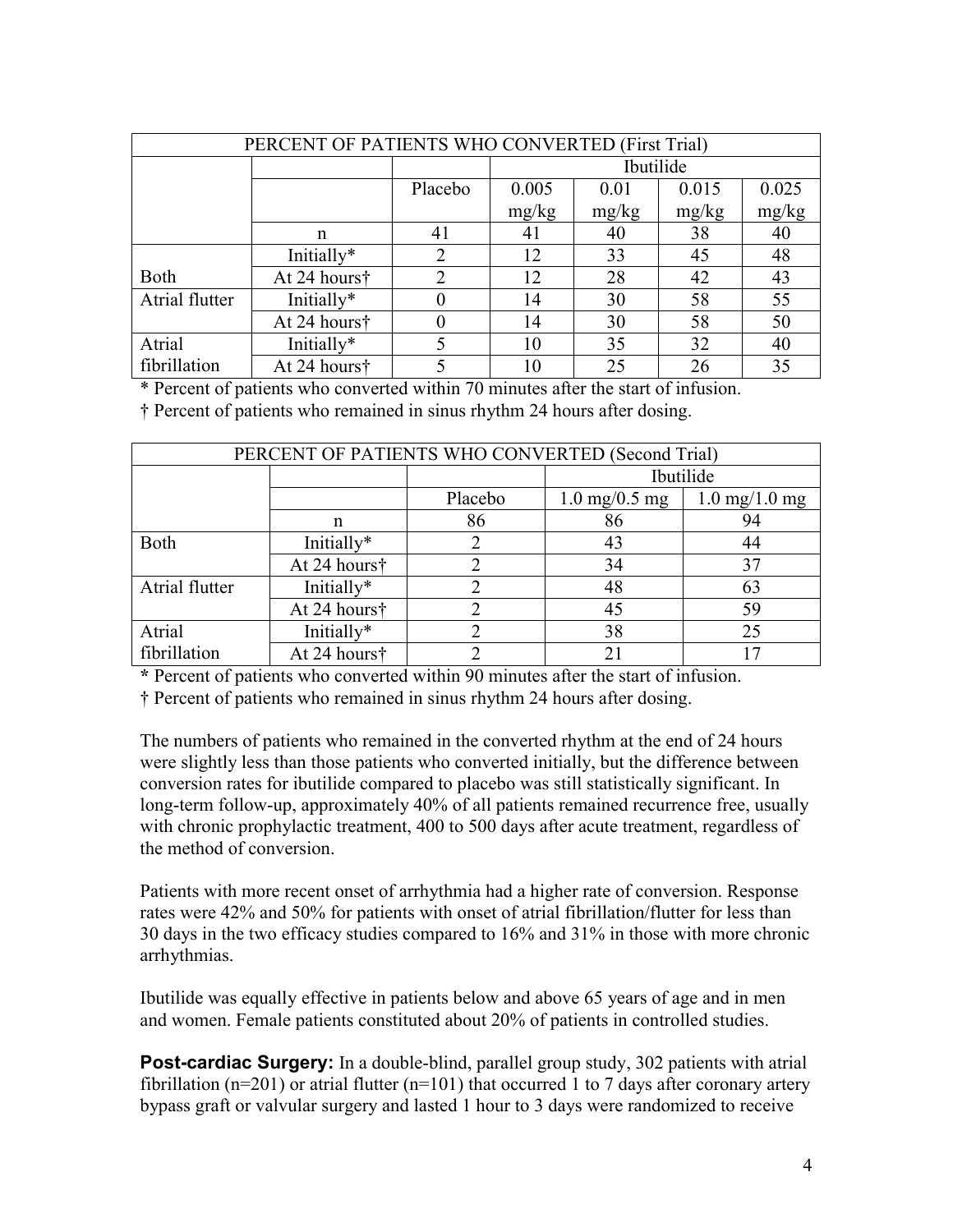two 10-minute infusions of placebo, or 0.25, 0.5 or 1 mg of ibutilide fumarate. Among patients with atrial flutter, conversion rates at 1.5 hours were: placebo, 4%; 0.25 mg ibutilide fumarate, 56%; 0.5 mg ibutilide fumarate, 61%; and 1 mg ibutilide fumarate, 78%. Among patients with atrial fibrillation, conversion rates at 1.5 hours were: placebo, 20%; 0.25 mg ibutilide fumarate, 28%; 0.5 mg ibutilide fumarate, 42%, and 1 mg ibutilide fumarate, 44%. The majority of patients (53% and 72% in the 0.5-mg and 1-mg dose groups, respectively) converted to sinus rhythm remained in sinus rhythm for 24 hours. Patients were not given other antiarrhythmic drugs within 24 hours of ibutilide fumarate infusion in this study.

# **INDICATIONS AND USAGE**

CORVERT Injection is indicated for the rapid conversion of atrial fibrillation or atrial flutter of recent onset to sinus rhythm. Patients with atrial arrhythmias of longer duration are less likely to respond to CORVERT. The effectiveness of ibutilide has not been determined in patients with arrhythmias of more than 90 days in duration.

#### **LIFE-THREATENING ARRHYTHMIAS—APPROPRIATE TREATMENT ENVIRONMENT**

**CORVERT can cause potentially fatal arrhythmias, particularly sustained polymorphic ventricular tachycardia, usually in association with QT prolongation (torsades de pointes), but sometimes without documented QT prolongation. In registration studies, these arrhythmias, which require cardioversion, occurred in 1.7% of treated patients during, or within a number of hours of, use of CORVERT. These arrhythmias can be reversed if treated promptly (see WARNINGS, Proarrhythmia). It is essential that CORVERT be administered in a setting of continuous ECG monitoring and by personnel trained in identification and treatment of acute ventricular arrhythmias, particularly polymorphic ventricular tachycardia.** *Patients with atrial fibrillation of more than 2 to 3 days' duration must be adequately anticoagulated, generally for at least 2 weeks.*

# **CHOICE OF PATIENTS**

**Patients with chronic atrial fibrillation have a strong tendency to revert after conversion to sinus rhythm (see CLINICAL STUDIES) and treatments to maintain sinus rhythm carry risks. Patients to be treated with CORVERT, therefore, should be carefully selected such that the expected benefits of maintaining sinus rhythm outweigh the immediate risks of CORVERT, and the risks of maintenance therapy, and are likely to offer an advantage compared with alternative management.**

# **CONTRAINDICATIONS**

CORVERT Injection is contraindicated in patients who have previously demonstrated hypersensitivity to ibutilide fumarate or any of the other product components.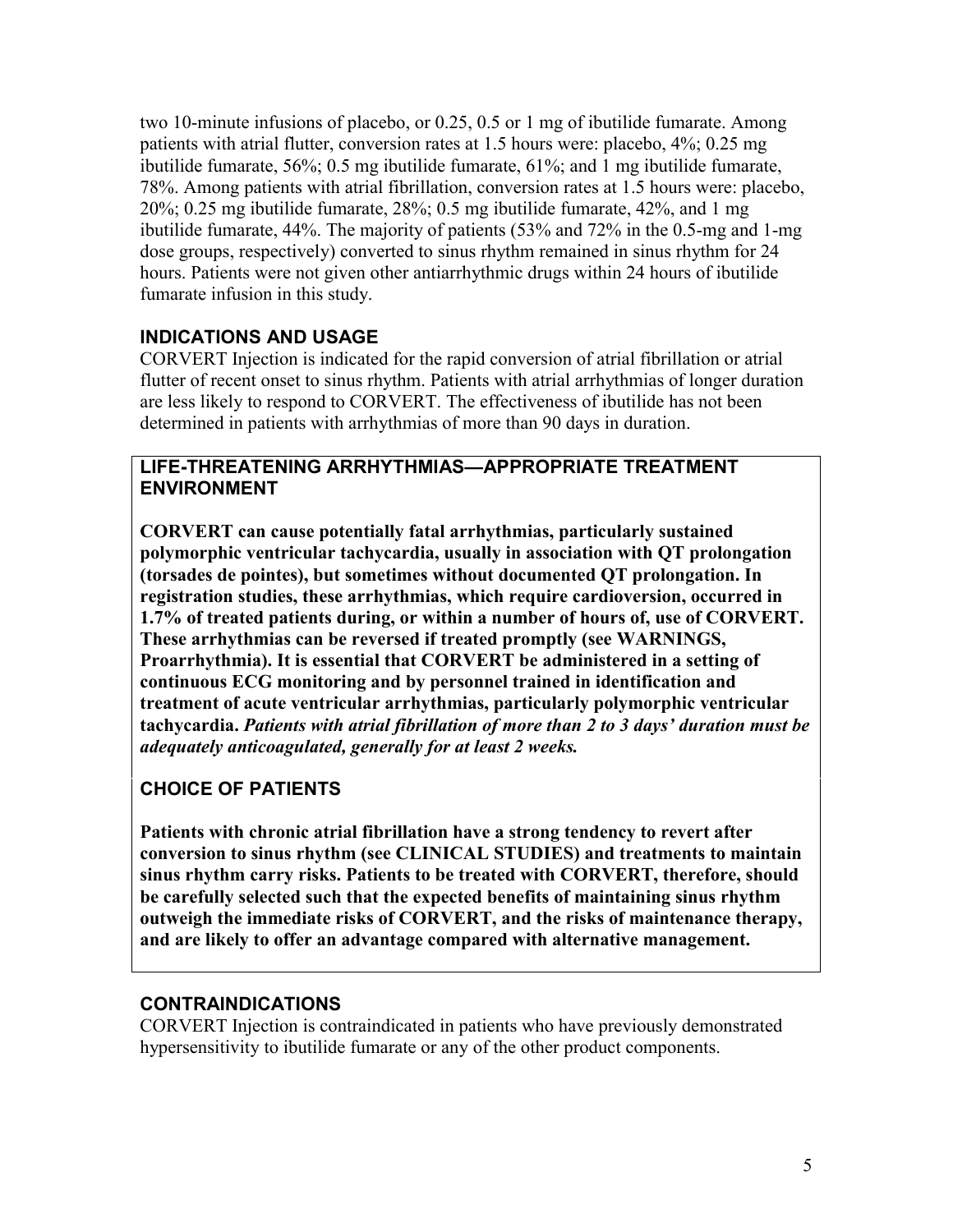#### **WARNINGS**

**Proarrhythmia:** Like other antiarrhythmic agents, CORVERT Injection can induce or worsen ventricular arrhythmias in some patients. This may have potentially fatal consequences. Torsades de pointes, a polymorphic ventricular tachycardia that develops in the setting of a prolonged QT interval, may occur because of the effect CORVERT has on cardiac repolarization, but CORVERT can also cause polymorphic VT in the absence of excessive prolongation of the QT interval. In general, with drugs that prolong the QT interval, the risk of torsades de pointes is thought to increase progressively as the QT interval is prolonged and may be worsened with bradycardia, a varying heart rate, and hypokalemia. In clinical trials conducted in patients with atrial fibrillation and atrial flutter, those with QTc intervals >440 msec were not usually allowed to participate, and serum potassium had to be above 4.0 mEq/L. Although change in QTc was dose dependent for ibutilide, there was no clear relationship between risk of serious proarrhythmia and dose in clinical studies, possibly due to the small number of events. In clinical trials of intravenous ibutilide, patients with a history of congestive heart failure (CHF) or low left ventricular ejection fraction appeared to have a higher incidence of sustained polymorphic ventricular tachycardia (VT), than those without such underlying conditions; for sustained polymorphic VT the rate was 5.4% in patients with a history of CHF and 0.8% without it. There was also a suggestion that women had a higher risk of proarrhythmia, but the sex difference was not observed in all studies and was most prominent for nonsustained ventricular tachycardia. The incidence of sustained ventricular arrhythmias was similar in male (1.8%) and female (1.5%) patients, possibly due to the small number of events. CORVERT is not recommended in patients who have previously demonstrated polymorphic ventricular tachycardia (eg, torsades de pointes).

During registration trials, 1.7% of patients with atrial flutter or atrial fibrillation treated with CORVERT developed sustained polymorphic ventricular tachycardia requiring cardioversion. In these clinical trials, many initial episodes of polymorphic ventricular tachycardia occurred after the infusion of CORVERT was stopped but generally not more than 40 minutes after the start of the first infusion. There were, however, instances of recurrent polymorphic VT that occurred about 3 hours after the initial infusion. In two cases, the VT degenerated into ventricular fibrillation, requiring immediate defibrillation. Other cases were managed with cardiac pacing and magnesium sulfate infusions. Nonsustained polymorphic ventricular tachycardia occurred in 2.7% of patients and nonsustained monomorphic ventricular tachycardias occurred in 4.9% of the patients (see ADVERSE REACTIONS).

Proarrhythmic events must be anticipated. Skilled personnel and proper equipment, including cardiac monitoring equipment, intracardiac pacing facilities, a cardioverter/defibrillator, and medication for treatment of sustained ventricular tachycardia, including polymorphic ventricular tachycardia, must be available during and after administration of CORVERT. Before treatment with CORVERT, hypokalemia and hypomagnesemia should be corrected to reduce the potential for proarrhythmia. Patients should be observed with continuous ECG monitoring for at least 4 hours following infusion or until QTc has returned to baseline. Longer monitoring is required if any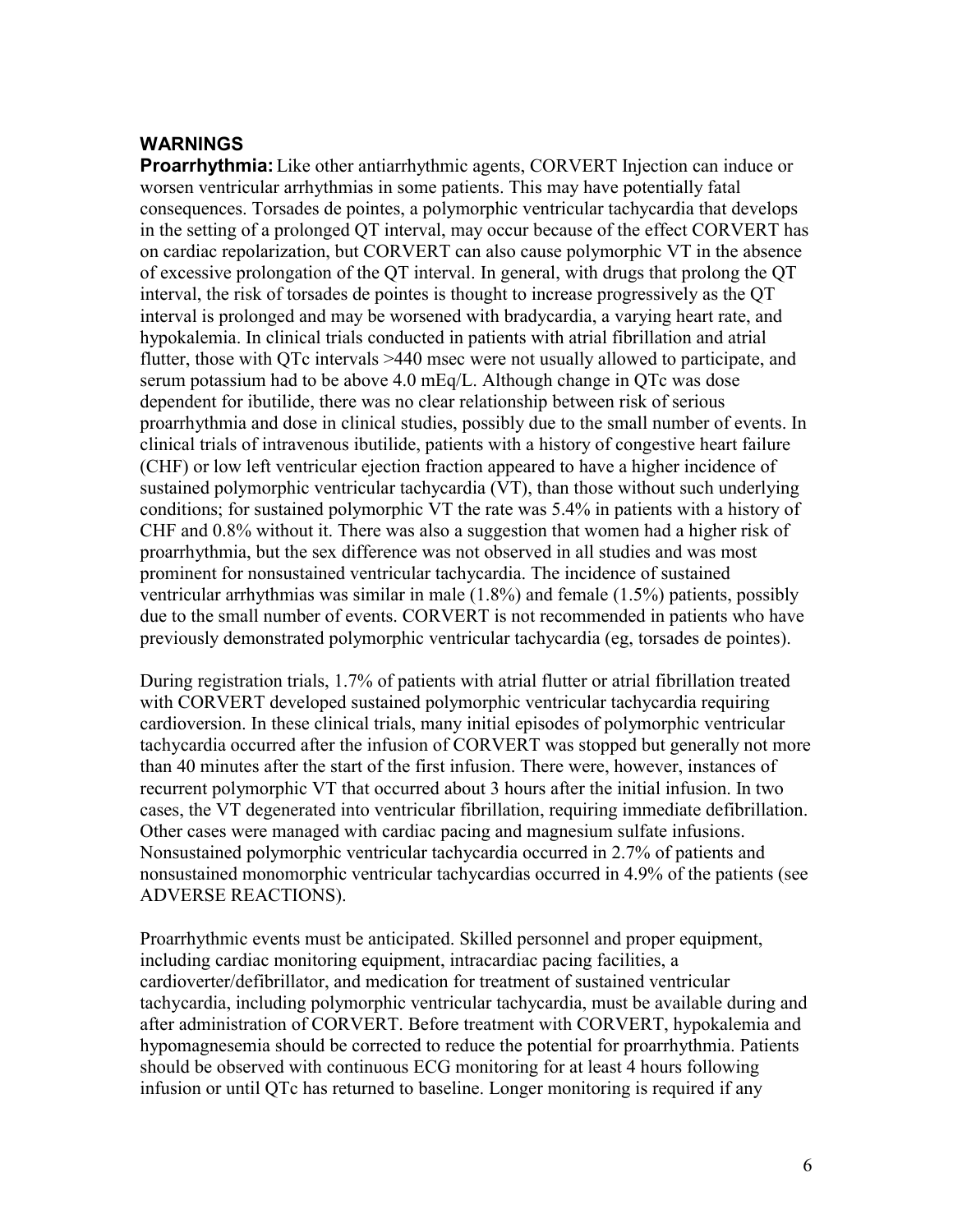arrhythmic activity is noted. Management of polymorphic ventricular tachycardia includes discontinuation of ibutilide, correction of electrolyte abnormalities, especially potassium and magnesium, and overdrive cardiac pacing, electrical cardioversion, or defibrillation. Pharmacologic therapies include magnesium sulfate infusions. Treatment with antiarrhythmics should generally be avoided.

# **PRECAUTIONS**

## **General**

Antiarrhythmics: Class Ia antiarrhythmic drugs (Vaughan Williams Classification), such as disopyramide, quinidine, and procainamide, and other class III drugs, such as amiodarone and sotalol, should not be given concomitantly with CORVERT Injection or within 4 hours postinfusion because of their potential to prolong refractoriness. In the clinical trials, class I or other class III antiarrhythmic agents were withheld for at least 5 half-lives prior to ibutilide infusion and for 4 hours after dosing, but thereafter were allowed at the physician's discretion.

Other drugs that prolong the QT interval: The potential for proarrhythmia may increase with the administration of CORVERT Injection to patients who are being treated with drugs that prolong the QT interval, such as phenothiazines, tricyclic antidepressants, tetracyclic antidepressants, and certain antihistamine drugs  $(H_1)$  receptor antagonists).

Heart block: Of the nine (1.5%) ibutilide-treated patients with reports of reversible heart block, five had first degree, three had second degree, and one had complete heart block.

**Laboratory Test Interactions:** None known.

**Drug Interactions:** No specific pharmacokinetic or other formal drug interaction studies were conducted.

Digoxin: Supraventricular arrhythmias may mask the cardiotoxicity associated with excessive digoxin levels. Therefore, it is advisable to be particularly cautious in patients whose plasma digoxin levels are above or suspected to be above the usual therapeutic range. Coadministration of digoxin did not have effects on either the safety or efficacy of ibutilide in the clinical trials.

Calcium channel blocking agents: Coadministration of calcium channel blockers did not have any effect on either the safety or efficacy of ibutilide in the clinical trials.

Beta-adrenergic blocking agents: Coadministration of beta-adrenergic blocking agents did not have any effect on either the safety or efficacy of ibutilide in the clinical trials.

**Carcinogenesis, Mutagenesis, Impairment of Fertility:** No animal studies have been conducted to determine the carcinogenic potential of CORVERT; however, it was not genotoxic in a battery of assays, (Ames assay, mammalian cell forward gene mutation assay, unscheduled DNA synthesis assay, and mouse micronucleus assay). Similarly, no drug-related effects on fertility or mating were noted in a reproductive study in rats in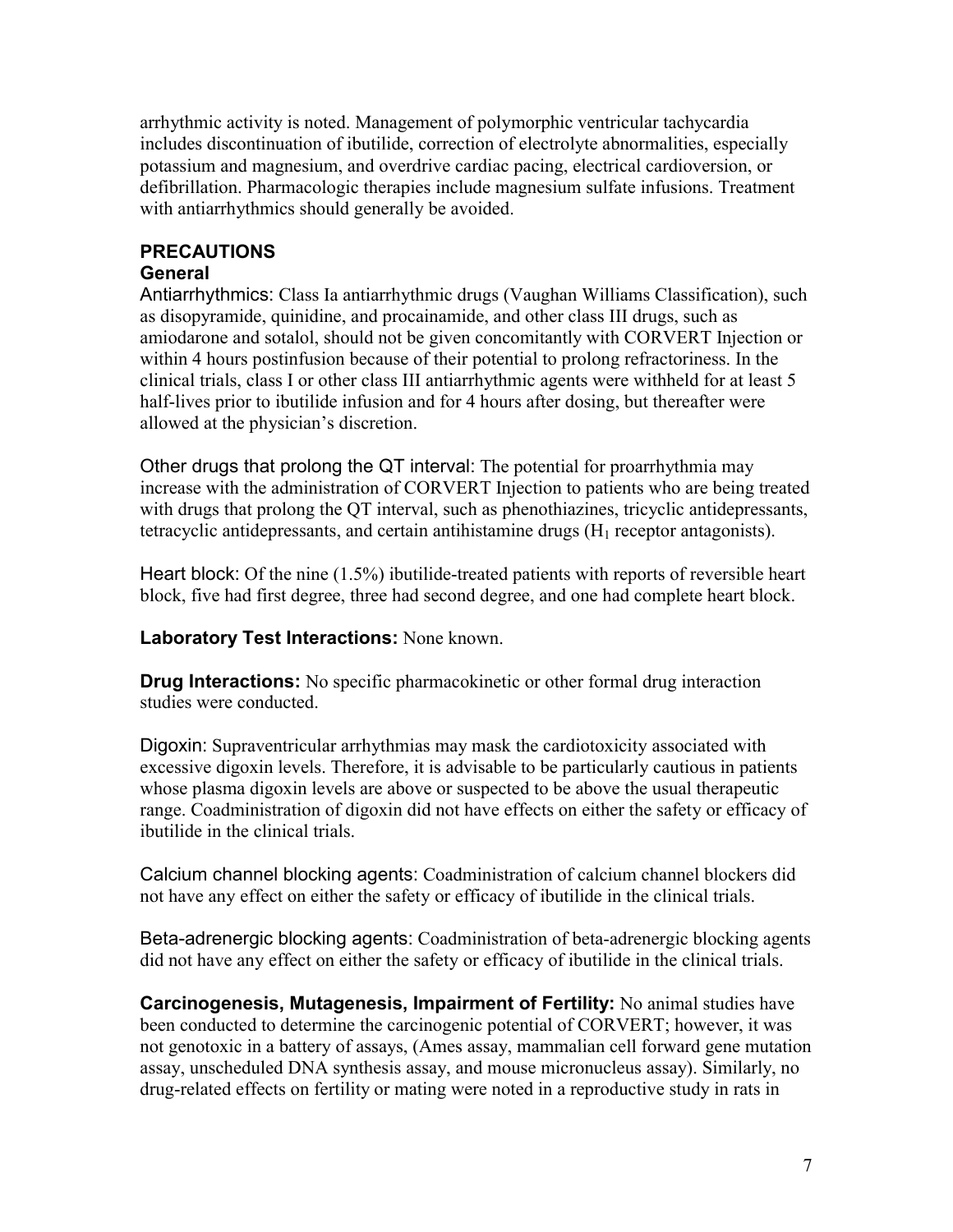which ibutilide was administered orally to both sexes up to doses of 20 mg/kg/day. On a  $mg/m<sup>2</sup>$  basis, corrected for 3% bioavailability, the highest dose tested was approximately four times the maximum recommended human dose (MRHD).

**Pregnancy:** Ibutilide administered orally was teratogenic (abnormalities included adactyly, interventricular septal defects, and scoliosis) and embryocidal in reproduction studies in rats. On a mg/m<sup>2</sup> basis, corrected for the  $3\%$  oral bioavailability, the "no adverse effect dose" (5 mg/kg/day given orally) was approximately the same as the maximum recommended human dose (MRHD); the teratogenic dose (20 mg/kg/day given orally) was about four times the MRHD on a mg/m<sup>2</sup> basis, or 16 times the MRHD on a mg/kg basis. CORVERT should not be administered to a pregnant woman unless clinical benefit outweighs potential risk to the fetus.

**Nursing Mothers:** The excretion of ibutilide into breast milk has not been studied; accordingly, breastfeeding should be discouraged during therapy with CORVERT.

**Pediatric Use:** Clinical trials with CORVERT in patients with atrial fibrillation and atrial flutter did not include anyone under the age of 18. Safety and effectiveness of ibutilide in pediatric patients has not been established.

**Geriatric Use:** Clinical studies of ibutilide fumarate (involving 586 patients) did not include sufficient numbers of subjects less than age 65 (45%) to determine whether they respond differently from older subjects. Other reported clinical experience has not identified differences in responses between the elderly and younger patients. In general, dose selection for an elderly patient should be cautious, usually starting at the low end of the dosing range, reflecting the greater frequency of decreased hepatic, renal, or cardiac function, and of concomitant disease or other drug therapy.

**Use in Patients With Hepatic or Renal Dysfunction:** The safety, effectiveness, and pharmacokinetics of CORVERT have not been established in patients with hepatic or renal dysfunction. However, it is unlikely that dosing adjustments would be necessary in patients with compromised renal or hepatic function based on the following considerations: (1) CORVERT is indicated for rapid intravenous therapy (duration  $\leq 30$ minutes) and is dosed to a known, well-defined pharmacologic action (termination of arrhythmia) or to a maximum of two 10-minute infusions; (2) less than 10% of the dose of CORVERT is excreted unchanged in the urine; and (3) drug distribution appears to be one of the primary mechanisms responsible for termination of the pharmacologic effect. Nonetheless, patients with abnormal liver function should be monitored by telemetry for more than the 4-hour period generally recommended.

In 285 patients with atrial fibrillation or atrial flutter who were treated with CORVERT, the clearance of ibutilide was independent of renal function, as assessed by creatinine clearance (range 21 to 140 mL/min).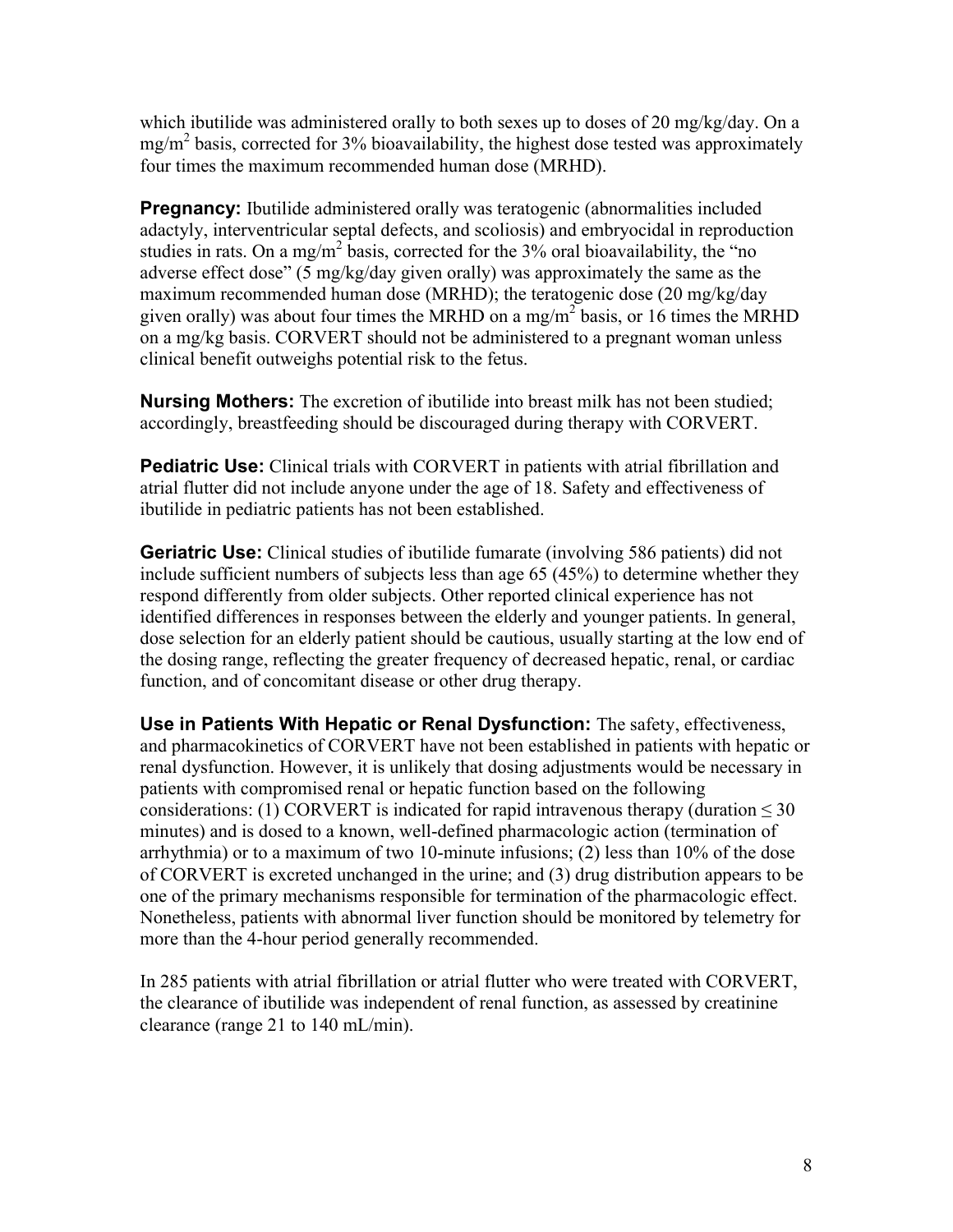# **ADVERSE REACTIONS**

CORVERT Injection was generally well tolerated in clinical trials. Of the 586 patients with atrial fibrillation or atrial flutter who received CORVERT in phase II/III studies, 149 (25%) reported medical events related to the cardiovascular system, including sustained polymorphic ventricular tachycardia (1.7%) and nonsustained polymorphic ventricular tachycardia (2.7%).

Other clinically important adverse events with an uncertain relationship to CORVERT include the following (0.2% represents one patient): sustained monomorphic ventricular tachycardia (0.2%), nonsustained monomorphic ventricular tachycardia (4.9%), AV block (1.5%), bundle branch block (1.9%), ventricular extrasystoles (5.1%), supraventricular extrasystoles (0.9%), hypotension/postural hypotension (2.0%), bradycardia/sinus bradycardia (1.2%), nodal arrhythmia (0.7%), congestive heart failure (0.5%), tachycardia/sinus tachycardia/supraventricular tachycardia (2.7%), idioventricular rhythm (0.2%), syncope (0.3%), and renal failure (0.3%). The incidence of these events, except for syncope, was greater in the group treated with CORVERT than in the placebo group.

Another adverse reaction that may be associated with the administration of CORVERT was nausea, which occurred with a frequency greater than 1% more in ibutilide-treated patients than those treated with placebo.

The medical events reported for more than 1% of the placebo- and ibutilide-treated patients are shown in the following Table.

| Frequency of More Than 1% and Higher Than That of Placebo |                             |               |               |               |
|-----------------------------------------------------------|-----------------------------|---------------|---------------|---------------|
|                                                           | Placebo                     |               | All Ibutilide |               |
| Event                                                     | $N = 127$                   |               | $N = 586$     |               |
|                                                           | Patients                    |               | Patients      |               |
|                                                           | $\mathsf{n}$                | $\frac{0}{0}$ | n             | $\frac{0}{0}$ |
| <b>CARDIOVASCULAR</b>                                     |                             |               |               |               |
| Ventricular extrasystoles                                 |                             | 0.8           | 30            | 5.1           |
| Nonsustained monomorphic VT                               |                             | 0.8           | 29            | 4.9           |
| Nonsustained polymorphic VT                               |                             |               | 16            | 2.7           |
| Hypotension                                               | $\mathcal{D}_{\mathcal{L}}$ | 1.6           | 12            | 2.0           |
| Bundle branch block                                       |                             |               | 11            | 1.9           |
| Sustained polymorphic VT                                  |                             |               | 10            | 1.7           |
| AV block                                                  |                             | 0.8           | 9             | 1.5           |
| Hypertension                                              |                             |               | 7             | 1.2           |
| QT segment prolonged                                      |                             |               |               | 1.2           |
| Bradycardia                                               |                             | 0.8           |               | 1.2           |
| Palpitation                                               |                             | 0.8           | 6             | 1.0           |
| Tachycardia                                               |                             | 0.8           | 16            | 2.7           |

# **Treatment-Emergent Medical Events With**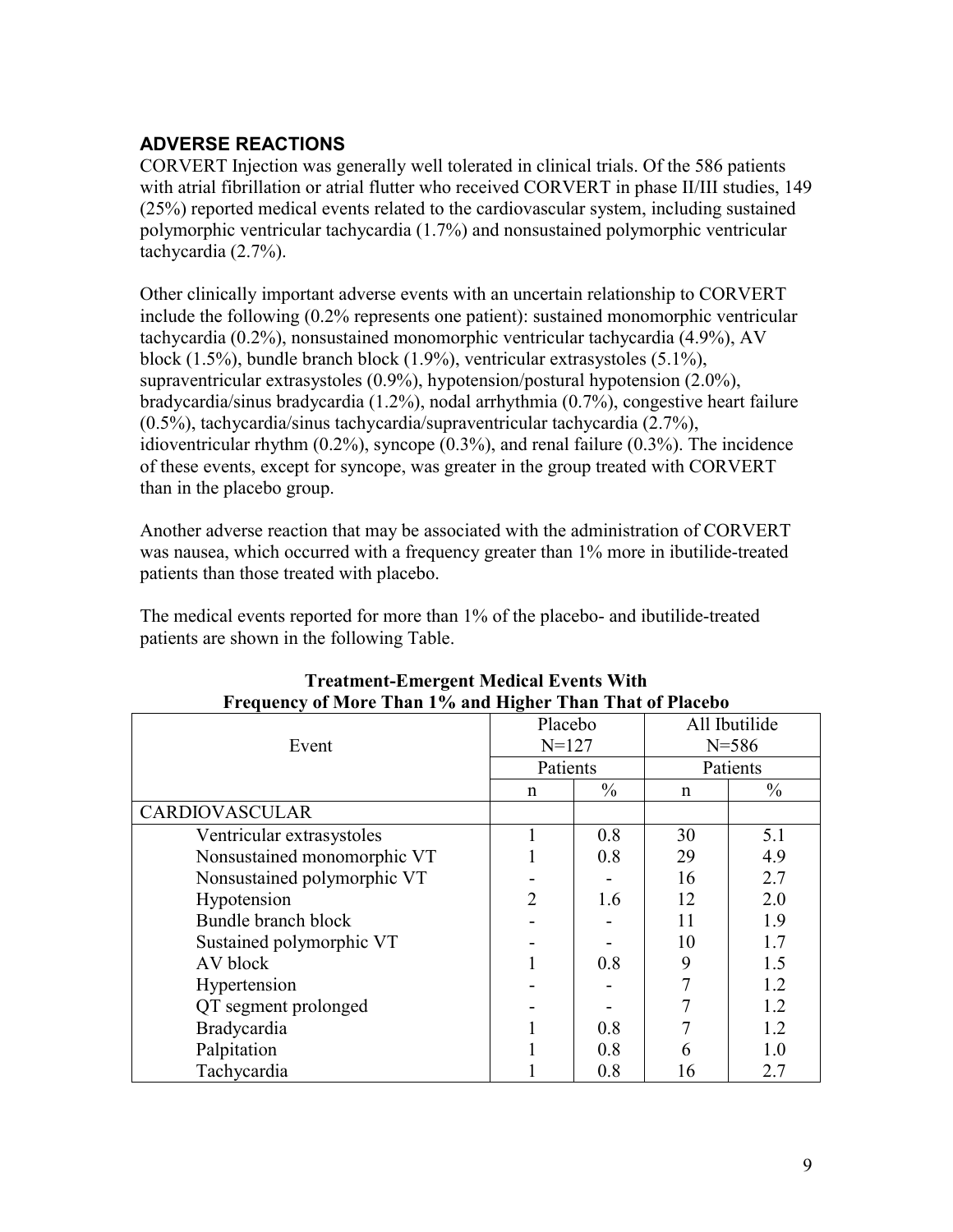| GASTROINTESTINAL              |  |     |
|-------------------------------|--|-----|
| Nausea                        |  | - Q |
| <b>CENTRAL NERVOUS SYSTEM</b> |  |     |
| Headache                      |  |     |

In the post-cardiac surgery study (see CLINICAL STUDIES), similar types of medical events were reported. In the 1 mg ibutilide fumarate treatment group  $(N=70)$ , 2 patients (2.9%) developed sustained polymorphic ventricular tachycardia and 2 other patients (2.9%) developed nonsustained polymorphic ventricular tachycardia. Polymorphic ventricular tachycardia was not reported in the 73 patients in the 0.5 mg dose group or in the 75 patients in the 0.25 mg dose group.

# **OVERDOSAGE**

**Acute Experience in Animals:** Acute overdose in animals results in CNS toxicity; notably, CNS depression, rapid gasping breathing, and convulsions. The intravenous median lethal dose in the rat was more than 50 mg/kg which is, on a mg/m<sup>2</sup> basis, at least 250 times the maximum recommended human dose.

**Human Experience:** In the registration trials with CORVERT Injection, four patients were unintentionally overdosed. The largest dose was 3.4 mg administered over 15 minutes. One patient (0.025 mg/kg) developed increased ventricular ectopy and monomorphic ventricular tachycardia, another patient (0.032 mg/kg) developed AV block—3rd degree and nonsustained polymorphic VT, and two patients (0.038 and 0.020 mg/kg) had no medical event reports. Based on known pharmacology, the clinical effects of an overdosage with ibutilide could exaggerate the expected prolongation of repolarization seen at usual clinical doses. Medical events (eg, proarrhythmia, AV block) that occur after the overdosage should be treated with measures appropriate for that condition.

# **DOSAGE AND ADMINISTRATION**

The recommended dose based on controlled trials (see CLINICAL STUDIES) is outlined in the Table below. Ibutilide infusion should be stopped as soon as the presenting arrhythmia is terminated or in the event of sustained or nonsustained ventricular tachycardia, or marked prolongation of QT or QTc.

| Patient Weight            | Initial Infusion (over 10 minutes)        | Second Infusion                    |
|---------------------------|-------------------------------------------|------------------------------------|
|                           |                                           |                                    |
| 60 kg (132 lb)            | One vial                                  | If the arrhythmia does not         |
| or more                   | (1 mg ibutilide fumarate)                 | terminate within 10 minutes after  |
| Less than $60 \text{ kg}$ | $0.1$ mL/kg                               | the end of the initial infusion, a |
| (132 lb)                  | $(0.01 \text{ mg/kg}$ ibutilide fumarate) | second 10-minute infusion of       |
|                           |                                           | equal strength may be              |
|                           |                                           | administered 10 minutes after      |
|                           |                                           | completion of the first infusion.  |

# *Recommended Dose of CORVERT Injection*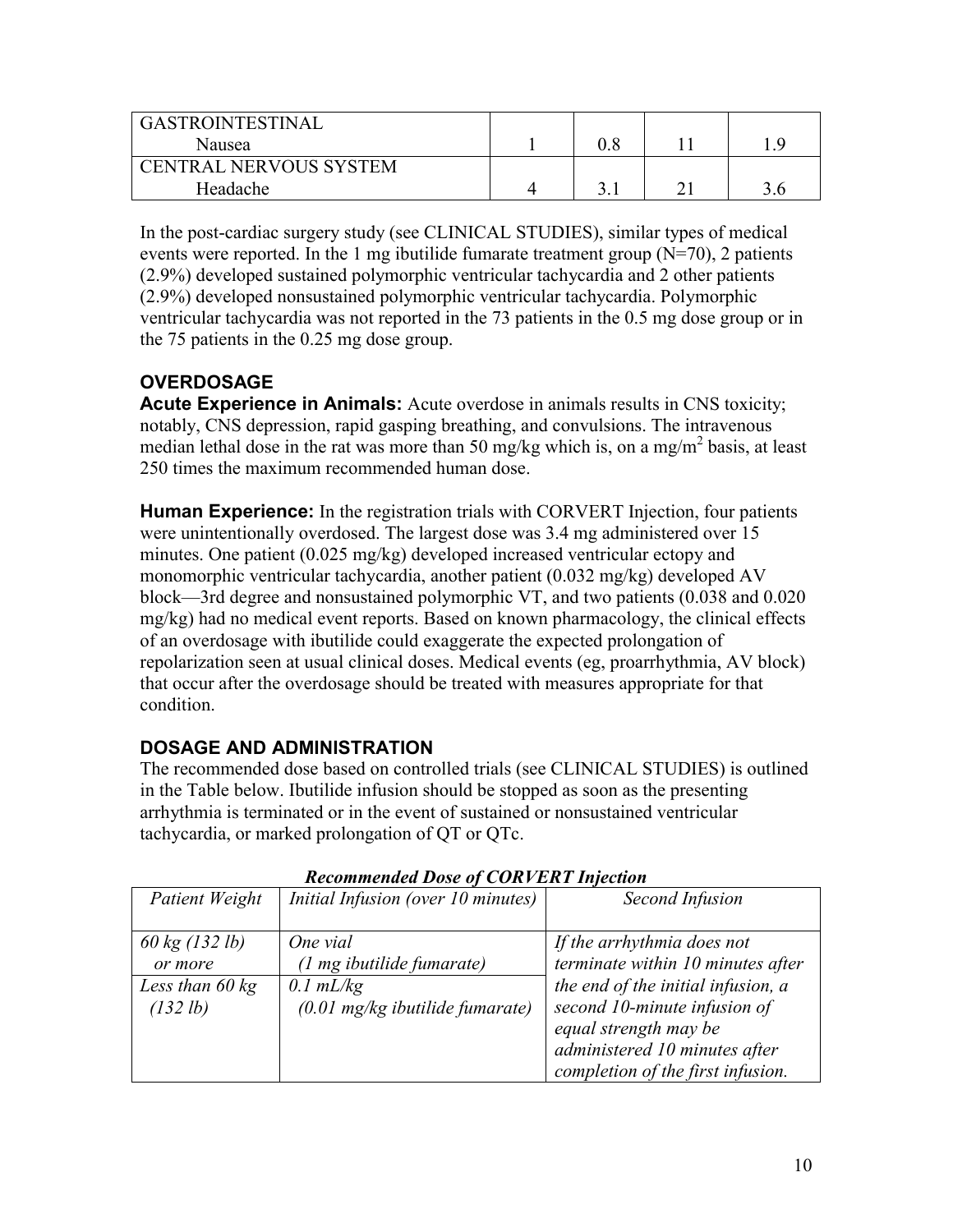In a trial comparing ibutilide and sotalol (see CLINICAL STUDIES), 2 mg ibutilide fumarate administered as a single infusion to patients weighing more than 60 kg was also effective in terminating atrial fibrillation or atrial flutter.

In the post-cardiac surgery study (see CLINICAL STUDIES), one or two intravenous infusions of 0.5 mg (0.005 mg/kg per dose for patients weighing less than 60 kg) was effective in terminating atrial fibrillation or atrial flutter.

Patients should be observed with continuous ECG monitoring for at least 4 hours following infusion or until QTc has returned to baseline. Longer monitoring is required if any arrhythmic activity is noted. Skilled personnel and proper equipment (see WARNINGS, Proarrhythmia), such as a cardioverter/defibrillator, and medication for treatment of sustained ventricular tachycardia, including polymorphic ventricular tachycardia, must be available during administration of CORVERT and subsequent monitoring of the patient.

**Dilution:** CORVERT Injection may be administered undiluted or diluted in 50 mL of diluent. CORVERT may be added to 0.9% Sodium Chloride Injection or 5% Dextrose Injection before infusion. The contents of one 10 mL vial (0.1 mg/mL) may be added to a 50 mL infusion bag to form an admixture of approximately 0.017 mg/mL ibutilide fumarate. Parenteral drug products should be inspected visually for particulate matter and discoloration prior to administration whenever solution and container permit.

**Compatibility and Stability:** The following diluents are compatible with CORVERT Injection  $(0.1 \text{ mg/mL})$ :

5% Dextrose Injection 0.9% Sodium Chloride Injection

The following intravenous solution containers are compatible with admixtures of CORVERT Injection (0.1 mg/mL):

polyvinyl chloride plastic bags polyolefin bags

Admixtures of the product, with approved diluents, are chemically and physically stable for 24 hours at room temperature ( $15^{\circ}$  to  $30^{\circ}$  C or  $59^{\circ}$  to  $86^{\circ}$  F) and for 48 hours at refrigerated temperatures (2° to 8°C or 36° to 46°F). Strict adherence to the use of aseptic technique during the preparation of the admixture is recommended in order to maintain sterility.

# **HOW SUPPLIED**

CORVERT Injection (ibutilide fumarate injection) is supplied as an acetate-buffered isotonic solution at a concentration of 0.1 mg/mL that has been adjusted to approximately pH 4.6 in 10 mL clear glass, single-dose, flip-top vials.